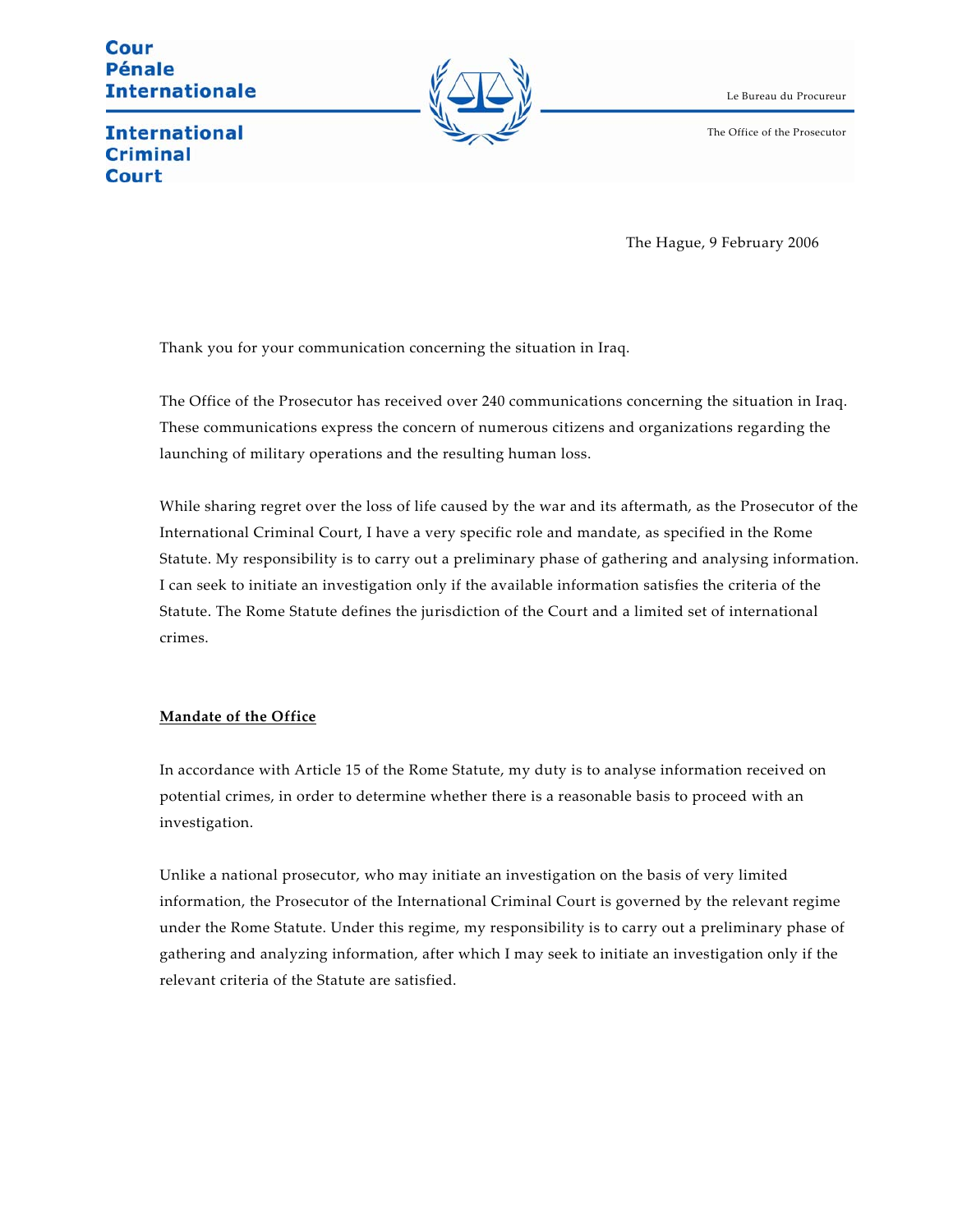I am required to consider three factors.1 First, I must consider whether the available information provides a reasonable basis to believe that a crime within the jurisdiction of the Court has been or is being committed.2 Where this requirement is satisfied, I must then consider admissibility before the Court, in light of the requirements relating to gravity and complementarity with national proceedings.3 Third, if these factors are positive, I must give consideration to the interests of justice.4

Systematic analysis of these questions can take time. Using the limited powers at its disposal in the analysis phase, the Office will seek to collect information until it is possible to determine that there is, or is not, a reasonable basis to proceed with an investigation in accordance with the criteria of the Statute.

Where the requirements are satisfied, I shall submit to a Pre-Trial Chamber of the Court a request for authorization to initiate an investigation.5

Where the requirements are not satisfied, I shall inform those who provided the information. This does not preclude me from considering further information regarding the same situation in the light of new facts or evidence.6

# **The analysis**

The analysis of Iraq-related communications was conducted in accordance with Article 15 of the Rome Statute, as no referrals from States have been received.

The Office reviewed all communications, identified those containing substantiated information, and examined the relevant documentation and video-recorded information. In addition, we conducted an exhaustive search of all readily-available open source information, including media, governmental and non-governmental reports. Significant additional material collected from open sources includes, among others, the findings of Amnesty International, Human Rights Watch, Iraq Body Count and Spanish Brigades Against the War in Iraq.

 $\overline{\phantom{0}}$ 

<sup>1</sup> See Articles 15 and 53 of the Rome Statute and Rule 48 of the Rules of Procedure and Evidence.

 $2$  Article 53(1)(a).

<sup>&</sup>lt;sup>3</sup> Article 53(1)(b) and Article 17. The term "proceedings" encompasses investigations and prosecutions (Article 17).

<sup>4</sup> The third consideration is whether "taking into account the gravity of the crime and the interests of justice, there are nonetheless substantial reasons to believe that an investigation would not serve the interests of justice" (Article 53(1)(c)).

<sup>5</sup> Article 15(3) of the Rome Statute.

<sup>6</sup> Article 15(6) of the Rome Statute.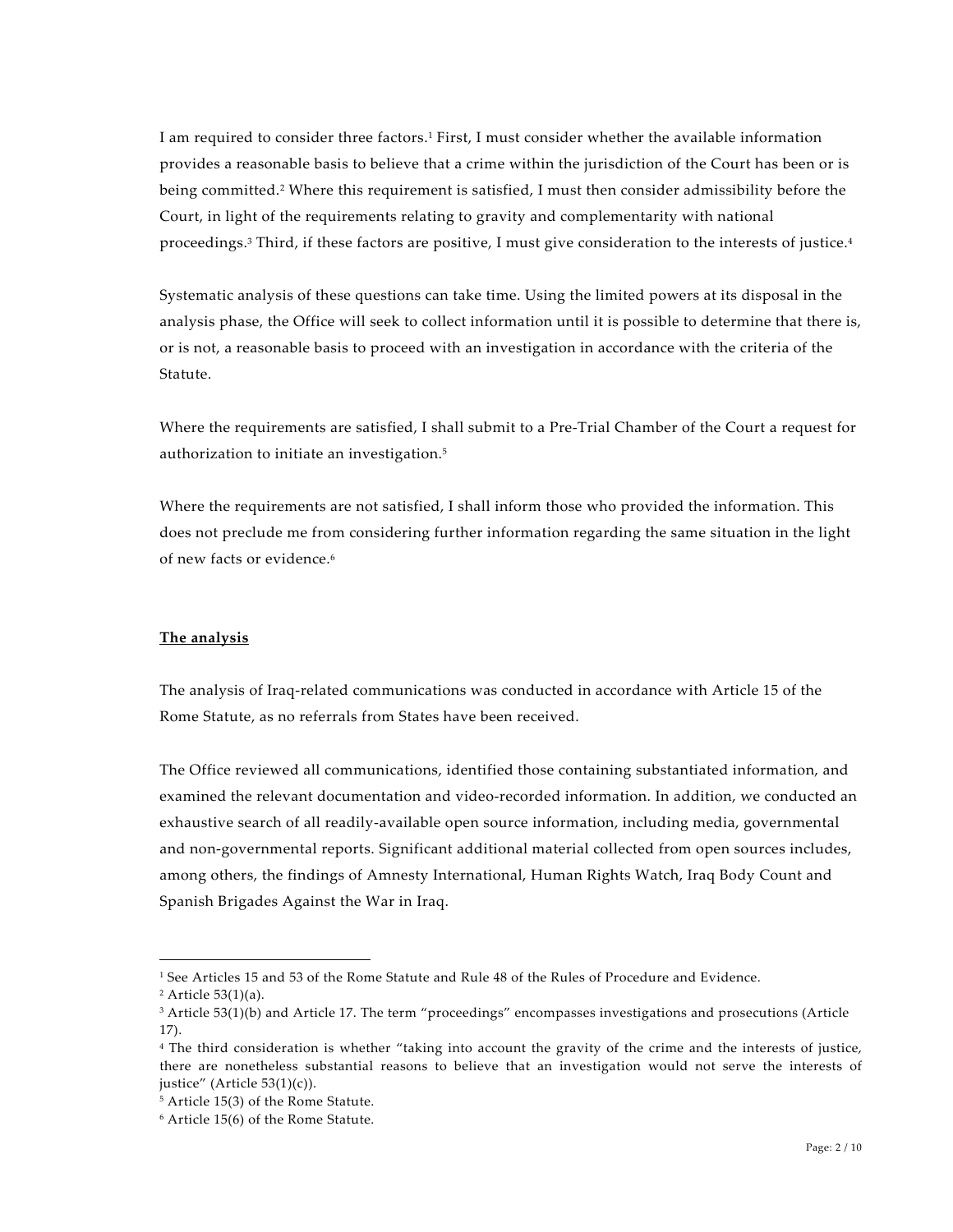In order to fill identified gaps in information, the Office sought and received additional information from relevant States as well as from other entities identified with the interests of possible victims that could provide independent information.7

When new information came to light concerning alleged abuse of detainees, the Office collected information. National proceedings were initiated with respect to these allegations, and the Office collected information on those proceedings.

The Office produced a crime analysis of all the available information, in accordance with our standard methodology and rules of source evaluation and measurement. The analysis included preparation of tables of allegations, pattern analysis and examination of incidents. In addition, we conducted legal research and analysis on the main doctrinal issues. The process was overseen by the Executive Committee, composed of the Prosecutor and the heads of divisions.

### **Personal and Territorial Jurisdiction**

 $\overline{\phantom{0}}$ 

The events in question occurred on the territory of Iraq, which is not a State Party to the Rome Statute and which has not lodged a declaration of acceptance under Article 12(3), thereby accepting the jurisdiction of the Court.

Therefore, in accordance with Article 12, acts on the territory of a non-State Party fall within the jurisdiction of the Court only when the person accused of the crime is a national of a State that has accepted jurisdiction (Article  $12(2)(b)$ ). As I noted in my first public announcement on communications,<sup>8</sup> we do not have jurisdiction with respect to actions of non-State Party nationals on the territory of Iraq.9

Some communications submitted legal arguments that nationals of States Parties may have been accessories to crimes committed by nationals of non-States Parties. The analysis of the Office applied the reasonable basis standard for any form of individual criminal responsibility under Article 25.<sup>10</sup>

<sup>&</sup>lt;sup>7</sup> A standard method of the Office is to collect information from divergent sources, including from sources most likely to report substantiated allegations, for purposes of verification and evaluation.

<sup>8</sup> ICC Press Release, Office of the Prosecutor, "Communications Received by the Prosecutor of the ICC", 16 July 2003.

<sup>9</sup> The Office examined arguments submitted subsequently that were based on alleged connections to the territory of States Parties, but in light of the applicable law under Article 21, the peripheral connections indicated by the available information did not appear to satisfy the requirements for territorial jurisdiction.

<sup>&</sup>lt;sup>10</sup> As noted below, the available information provided a reasonable basis with respect to a limited number of incidents of war crimes by nationals of States Parties, but not with respect to any particular incidents of indirect participation in war crimes. Conclusions may be reviewed in the light of new facts or evidence (Article 15(6)).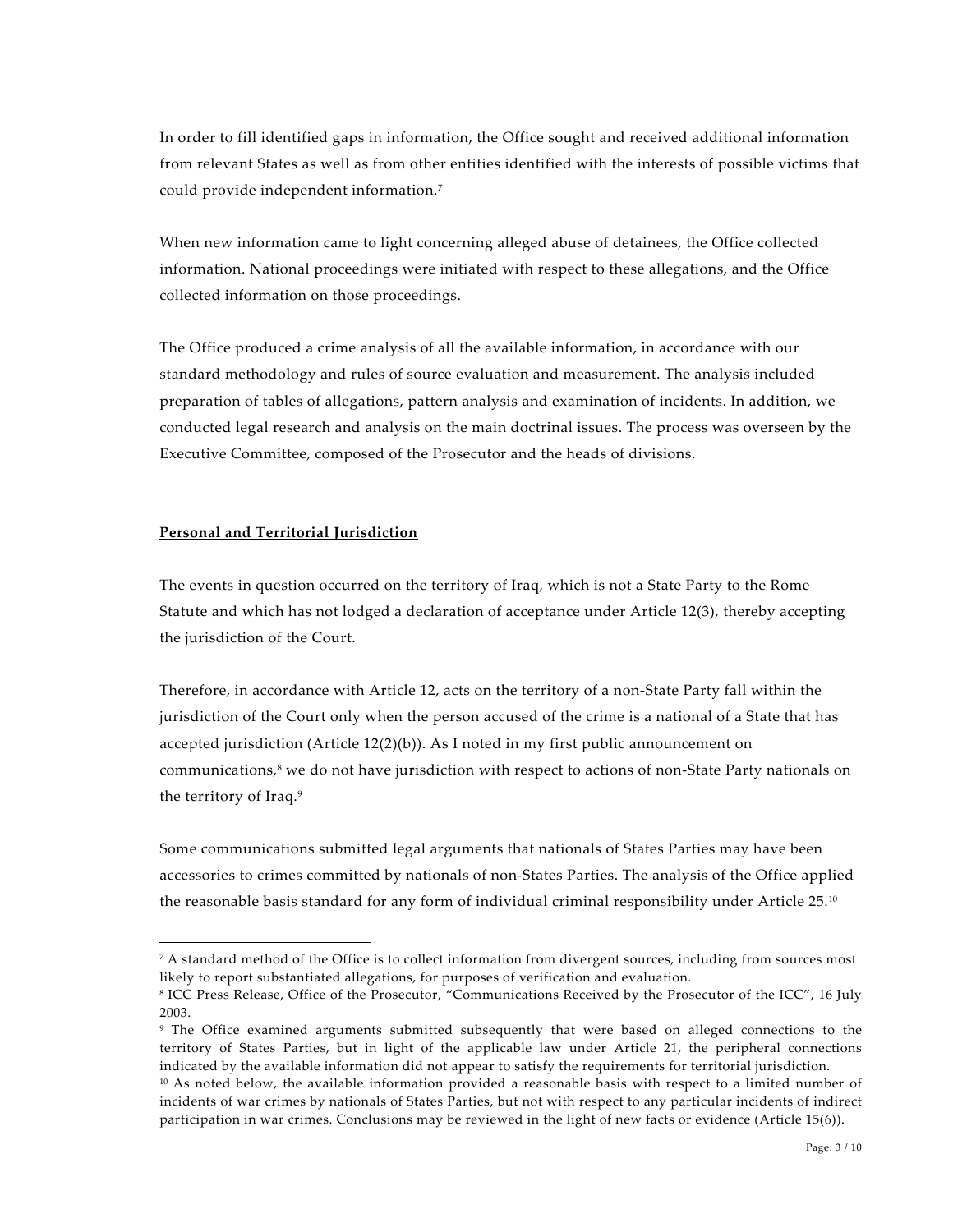## **Allegations concerning Legality of the Conflict**

Many of the communications received related to concerns about the legality of the armed conflict.

While the Rome Statute includes the crime of aggression, it indicates that the Court may not exercise jurisdiction over the crime until a provision has been adopted which defines the crime and sets out the conditions under which the Court may exercise jurisdiction with respect to it (Article 5(2)). This arrangement was established because there was strong support for including the crime of aggression but a lack of agreement as to its definition or the conditions under which the Court could act. States Parties to the Court are currently deliberating on these two issues. In accordance with Article 121 and 123, the first opportunity for an amendment to include such provisions will be at a review conference in 2009.

In other words, the International Criminal Court has a mandate to examine the *conduct during the conflict*, but not whether the *decision to engage* in armed conflict was legal. As the Prosecutor of the International Criminal Court, I do not have the mandate to address the arguments on the legality of the use of force or the crime of aggression.

#### **Allegations concerning Genocide and Crimes against Humanity**

Very few factual allegations were submitted concerning genocide or crimes against humanity. The Office collected information and examined the allegations. The available information provided no reasonable indicia that Coalition forces had "intent to destroy, in whole or in part, a national, ethnical, racial or religious group as such", as required in the definition of genocide (Article 6). Similarly, the available information provided no reasonable indicia of the required elements for a crime against humanity, i.e. a widespread or systematic attack directed against any civilian population (Article 7).

#### **Allegations concerning War Crimes**

### **1. Allegations concerning the targeting of civilians or clearly excessive attacks**

The Office received many allegations relating to civilian deaths, injuries and damage occurring during the military operations between March and May 2003.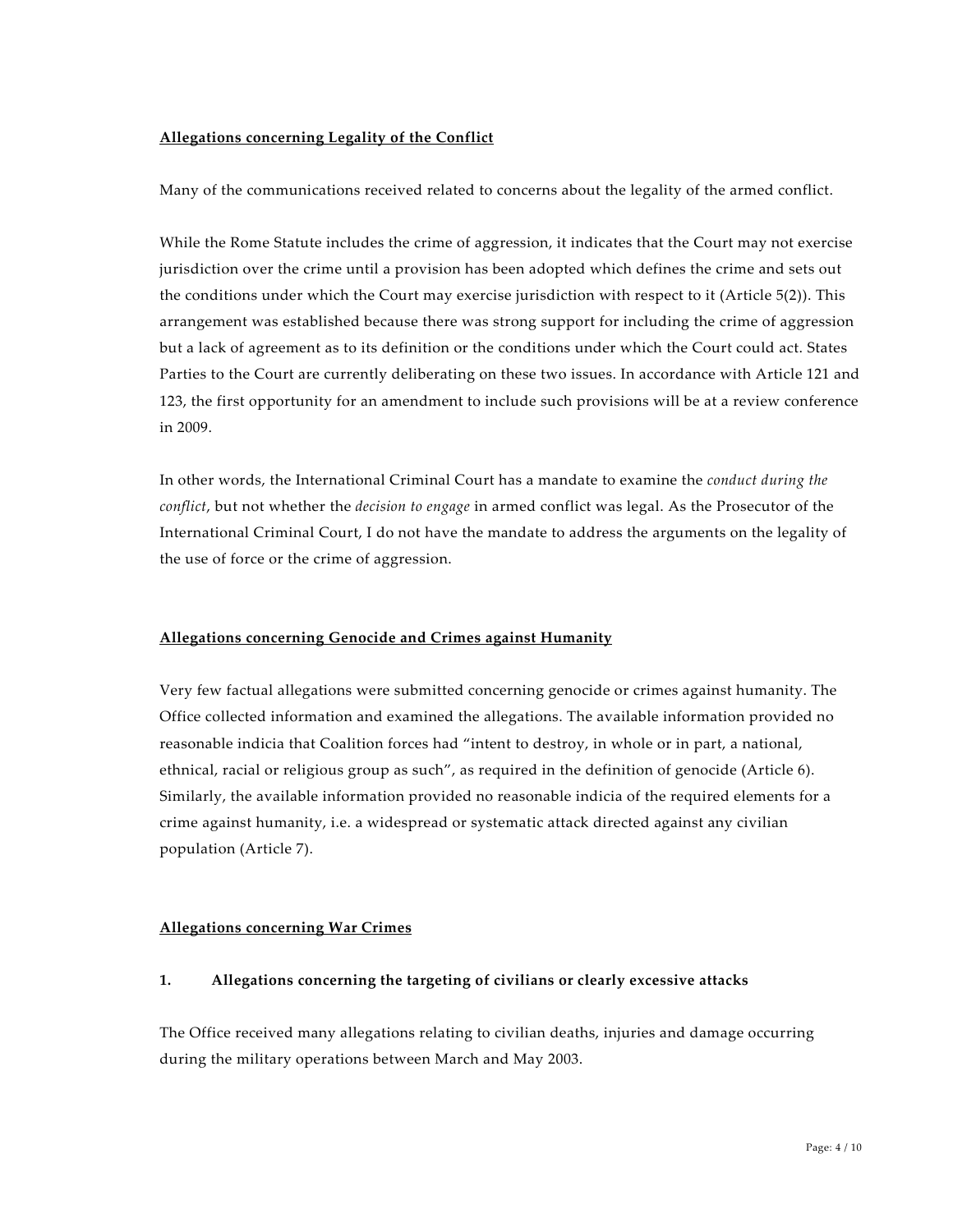Under international humanitarian law and the Rome Statute, the death of civilians during an armed conflict, no matter how grave and regrettable, does not in itself constitute a war crime. International humanitarian law and the Rome Statute permit belligerents to carry out proportionate attacks against military objectives,<sup>11</sup> even when it is known that some civilian deaths or injuries will occur. A crime occurs if there is an intentional attack directed against civilians (principle of distinction) (Article  $8(2)(b)(i)$ ) or an attack is launched on a military objective in the knowledge that the incidental civilian injuries would be clearly excessive in relation to the anticipated military advantage (principle of proportionality) (Article 8(2)(b)(iv).

### Article 8(2)(b)(iv) criminalizes:

 $\overline{\phantom{0}}$ 

Intentionally launching an attack in the knowledge that such attack will cause incidental loss of life or injury to civilians or damage to civilian objects or widespread, long-term and severe damage to the natural environment which would be clearly excessive in relation to the concrete and direct overall military advantage anticipated;

Article 8(2)(b)(iv) draws on the principles in Article 51(5)(b) of the 1977 Additional Protocol I to the 1949 Geneva Conventions, but restricts the criminal prohibition to cases that are "*clearly*" excessive. The application of Article 8(2)(b)(iv) requires, *inter alia,* an assessment of:

- (a) the anticipated civilian damage or injury;
- (b) the anticipated military advantage; and
- (c) whether (a) was "clearly excessive" in relation to (b).

In addition to satisfying the elements of a crime, information also has to indicate the requisite involvement of a national of a State Party in order for the crime to fall within the jurisdiction of the Court.

Several communications expressed concerns about the use of cluster munitions. The Rome Statute contains a list of weapons whose use is prohibited *per se* (Article 8(2)(b)(xvii)-(xx). Cluster munitions are not included in the list and therefore their use *per se* does not constitute a war crime under the Rome Statute. A war crime could, however, still be established where any weapon is employed in a manner satisfying the elements of other war crimes. Allegations concerning cluster munitions were therefore analyzed in accordance with Article  $8(2)(b)(i)$  and (iv) (targeting of civilians or clearly excessive attacks).

<sup>11</sup> Article 52 of Additional Protocol I to the Geneva Conventions provides a widely-accepted definition of military objective: "In so far as objects are concerned, military objectives are limited to those objects which by their nature, location, purpose or use make an effective contribution to military action and whose total or partial destruction, capture or neutralization, in the circumstances ruling at the time, offers a definite military advantage".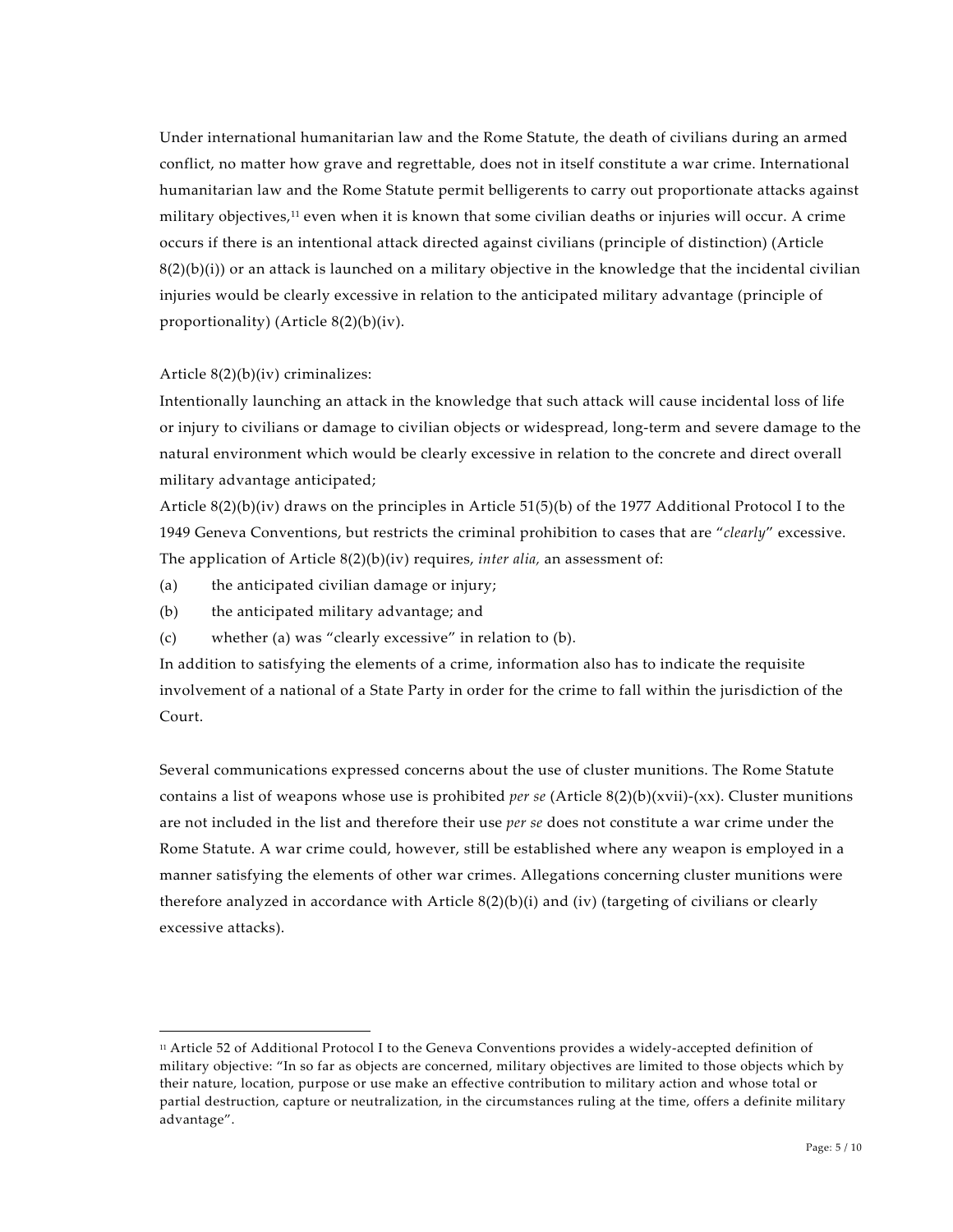The Office examined all communications and readily-available information, applied rules of source evaluation and measurement, prepared tables of allegations and conducted pattern analysis on 64 incidents of potential relevance.

The available information established that a considerable number of civilians died or were injured during the military operations.12

The available information did not indicate intentional attacks on a civilian population.13

With respect to Article  $8(2)(b)(iv)$  allegations, the available material with respect to the alleged incidents was characterized by (1) a lack of information indicating clear excessiveness in relation to military advantage and (2) a lack of information indicating the involvement of nationals of States Parties.14

In an effort to close these gaps, additional information was sought and received from relevant governmental sources and from other sources that could have independent information and would be affiliated with the perspective of victims.

Publicly available information from the UK states that: lists of potential targets were identified in advance; commanders had legal advice available to them at all times and were aware of the need to comply with international humanitarian law, including the principles of proportionality; detailed computer modeling was used in assessing targets; political, legal and military oversight was established for target approval; and real-time targeting information, including collateral damage assessment, was passed back to headquarters. This information was taken into consideration by the Office, in accordance with the standards of critical evaluation. The information was not contradicted by any other available information.

1

 $12$  Given the difficulties collecting data in the circumstances, it is difficult for any organization to produce reliable estimates, and thus available estimates vary widely. One organization applying a defined methodology, Iraq Body Count, estimated 6, 900 civilian casualties during the military operations from March to May 2003. Another, the Project on Defense Alternatives, estimated 3 750 (+/- 15%) non-combatant deaths. Other sources give higher estimates.

<sup>&</sup>lt;sup>13</sup> The Office also examined allegations that Coalition forces had intentionally directed attacks against buildings dedicated to religion, education, art, science or charitable purposes (Article 8(2)(b)(ix)). The Office collected information from national and international sources but the available information did not indicate that any damage was done to the identified historical or cultural sites by Coalition activity.

<sup>&</sup>lt;sup>14</sup> The available information suggests that most of the military activities were carried out by non-States Parties. As one example of available information, the reports of Coalition parties converged in indicating that 94-96% of air sorties were carried out by non-States Parties.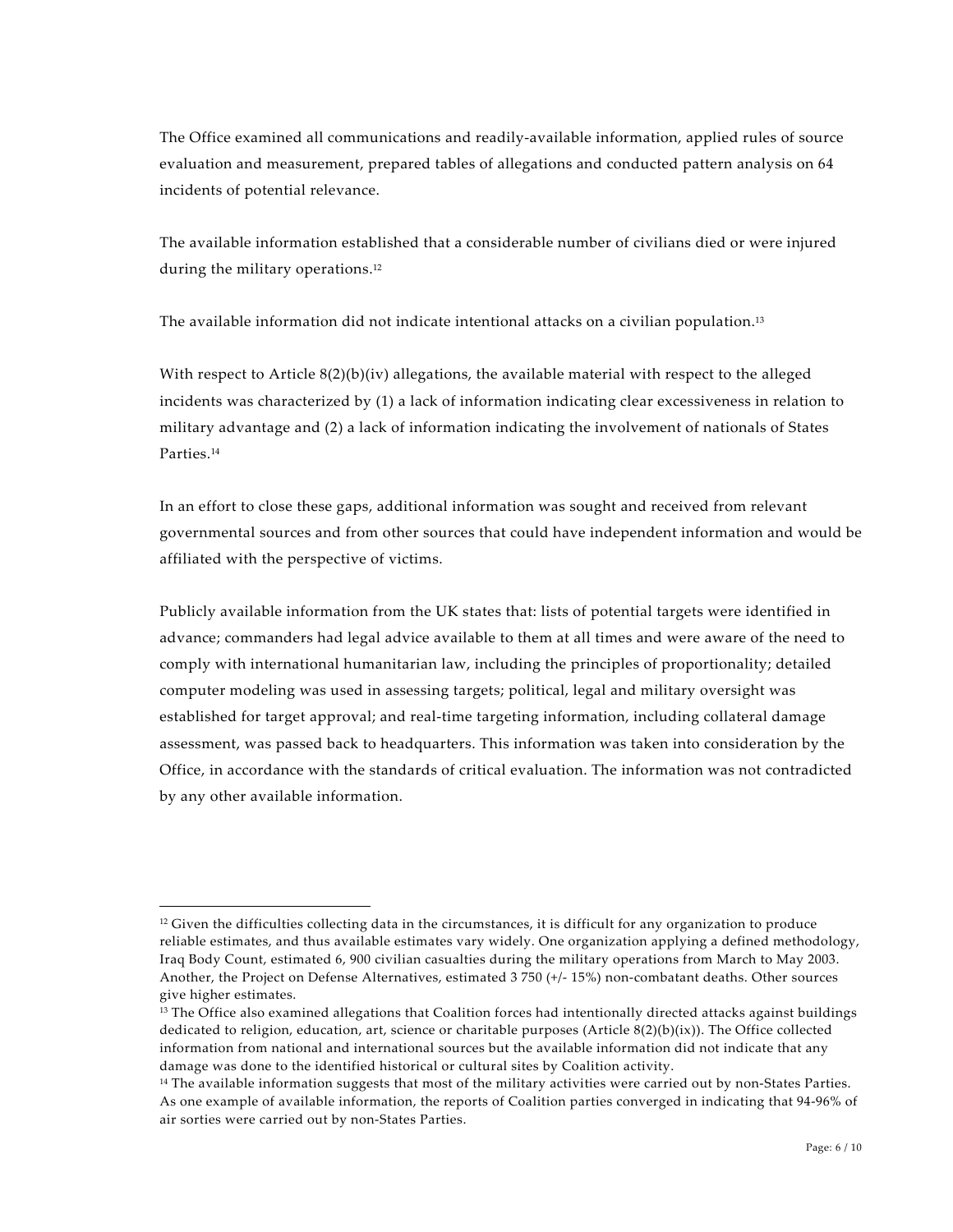According to the UK Ministry of Defence, nearly 85% of weapons released by UK aircraft were precision-guided, a figure which would tend to corroborate effort to minimize casualties.15

The Office invited the United Kingdom to provide additional information with respect to selected allegations, and the United Kingdom furnished a detailed response.

The Office also sought additional information from sources that could have independent information and that would be affiliated with the perspective of victims. The Office invited them to report in particular any information on incidents that might constitute clearly excessive attacks within the jurisdiction of the Court.

Drawing on all the additional information collected, the Office examined several incidents in greater detail. A variety of techniques were employed in analyzing the information. The resulting information did not allow for the conclusion that there was a reasonable basis to believe that a clearly excessive attack within the jurisdiction of the Court had been committed.16

After exhausting all measures appropriate during the analysis phase, the Office determined that, while many facts remained undetermined, the available information did not provide a reasonable basis to believe that a crime within the jurisdiction of the Court had been committed. As stipulated in Article 15(6) of the Statute, the conclusion may be reviewed in the light of new facts or evidence.

# **2. Allegations concerning wilful killing or inhuman treatment of civilians**

 $\overline{\phantom{0}}$ 

During the course of analysis, allegations came to light in the media concerning incidents of mistreatment of detainees and wilful killing of civilians. General allegations included brutality against persons upon capture and initial custody, causing death or serious injury. In addition, there were incidents in which civilians were killed during policing operations in the occupation phase.

The Office collected information with respect to these incidents as well as with respect to the relevant national criminal proceedings undertaken by the governments of States Parties with respect to their

<sup>&</sup>lt;sup>15</sup> To place this reported figure in context, according to publicly available reports, parties to conflicts gave the ratio of precision-guided weapons to total weapons released as: 8% in the Persian Gulf (1991), 33% in Kosovo (1999), 65% in Afghanistan (2002), and 66% in Iraq (2003, Coalition as a whole). UK information also indicates the use of cluster munitions, as discussed above.

<sup>16</sup> Similarly, following its investigation into events prior to June 2003, Human Rights Watch reported that forces had "engaged in a number of practices that may have violated international humanitarian law" but "evidence did not emerge suggesting that coalition forces committed war crimes.": http://www.hrw.org/press/2003/12/ihlqna.htm ; the statement was in relation to the HRW report "Off Target" http://www.hrw.org/reports/2003/usa1203/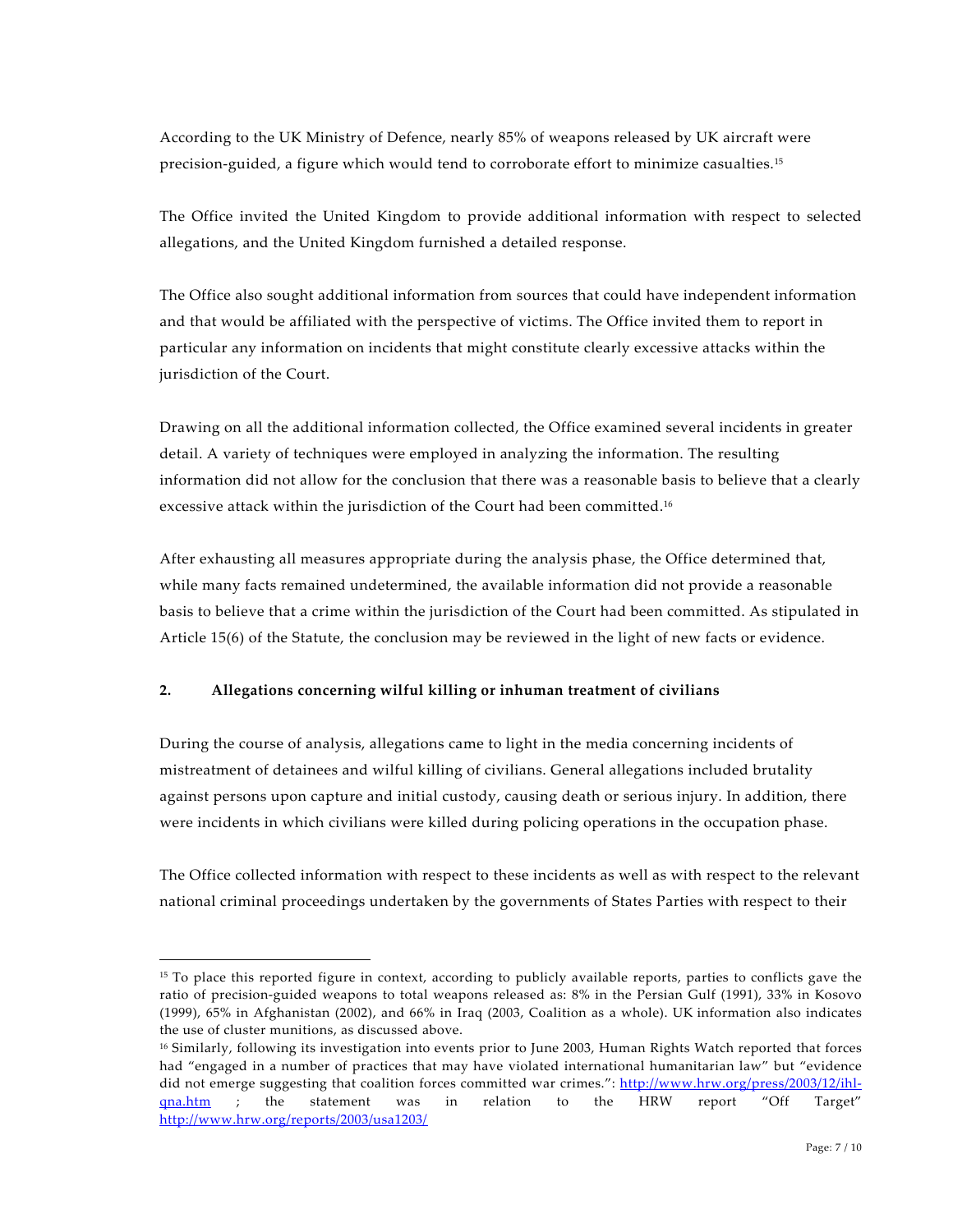nationals. Analysis was conducted in the light of the elements of wilful killing (Article  $8(2)(a)(i)$ ) and torture or inhumane treatment (Article  $8(2)(a)(ii)$ ).<sup>17</sup>

After analyzing all the available information, it was concluded that there was a reasonable basis to believe that crimes within the jurisdiction of the Court had been committed, namely wilful killing and inhuman treatment. The information available at this time supports a reasonable basis for an estimated 4 to 12 victims of wilful killing and a limited number of victims of inhuman treatment, totaling in all less than 20 persons.

# **Admissibility**

Even where there is a reasonable basis to believe that a crime has been committed, this is not sufficient for the initiation of an investigation by the International Criminal Court. The Statute then requires consideration of admissibility before the Court, in light of the gravity of the crimes and complementarity with national systems.18

While, in a general sense, any crime within the jurisdiction of the Court is "grave", the Statute requires an additional threshold of gravity even where the subject-matter jurisdiction is satisfied. This assessment is necessary as the Court is faced with multiple situations involving hundreds or thousands of crimes and must select situations in accordance with the Article 53 criteria.

For war crimes, a specific gravity threshold is set down in Article 8(1), which states that "the Court shall have jurisdiction in respect of war crimes in particular when committed as part of a plan or policy or as part of a large-scale commission of such crimes". This threshold is not an element of the crime, and the words "in particular" suggest that this is not a strict requirement. It does, however, provide Statute guidance that the Court is intended to focus on situations meeting these requirements.

According to the available information, it did not appear that any of the criteria of Article 8(1) were satisfied.

Even if one were to assume that Article 8(1) had been satisfied, it would then be necessary to consider the general gravity requirement under Article 53(1)(b). The Office considers various factors in assessing gravity. A key consideration is the number of victims of particularly serious crimes, such as

 $\overline{\phantom{0}}$ 

<sup>&</sup>lt;sup>17</sup> The Office took into account the Elements of Crimes for Article  $8(2)(a)$ , which refer to infliction of "severe" physical or mental pain or suffering upon one or more persons".

<sup>18</sup> Article 53(1)(b) and Rule 48.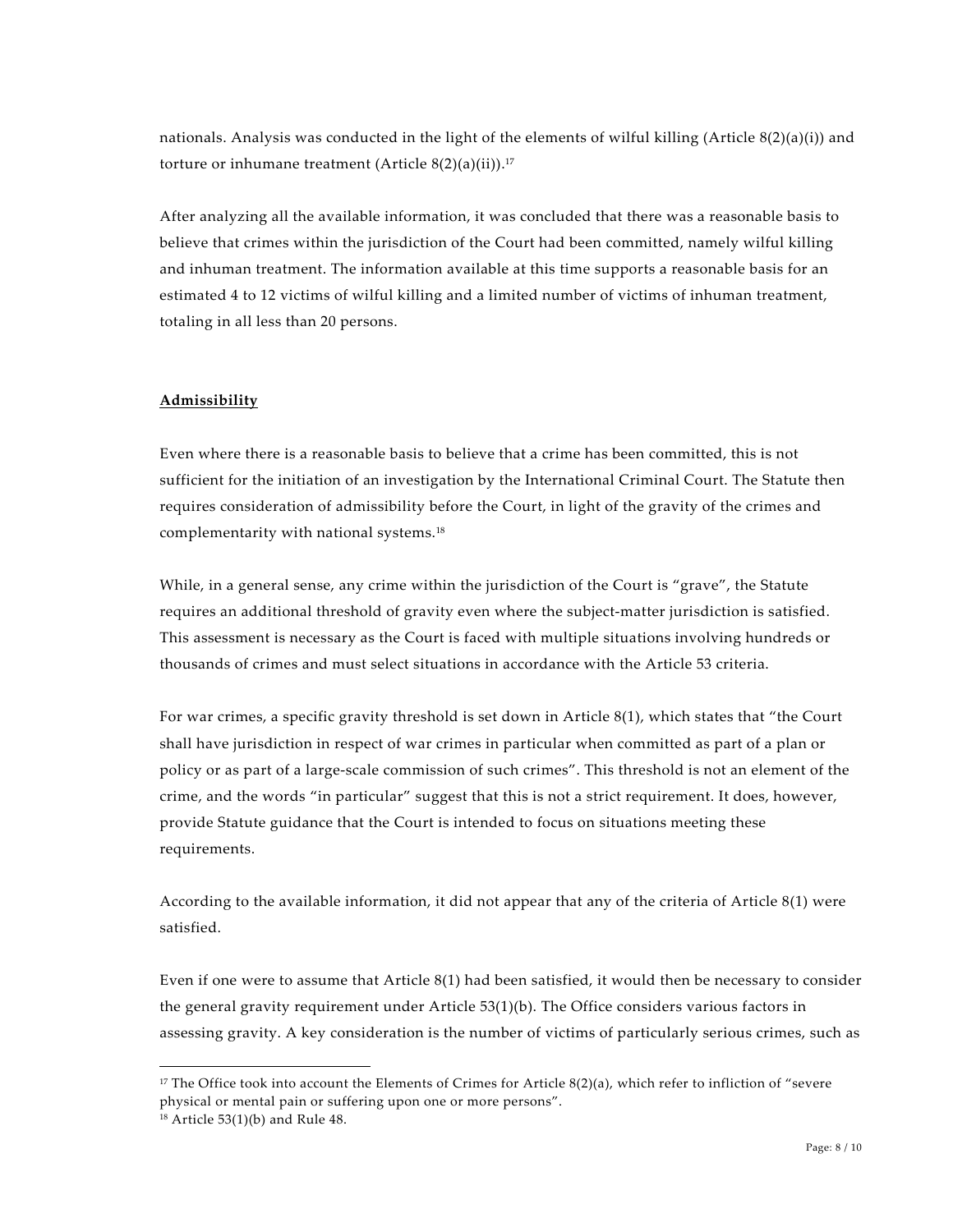wilful killing or rape. The number of potential victims of crimes within the jurisdiction of the Court in this situation – 4 to 12 victims of wilful killing and a limited number of victims of inhuman treatment – was of a different order than the number of victims found in other situations under investigation or analysis by the Office. It is worth bearing in mind that the OTP is currently investigating three situations involving long-running conflicts in Northern Uganda, the Democratic Republic of Congo and Darfur. Each of the three situations under investigation involves thousands of wilful killings as well as intentional and large-scale sexual violence and abductions. Collectively, they have resulted in the displacement of more than 5 million people. Other situations under analysis also feature hundreds or thousands of such crimes.

Taking into account all the considerations, the situation did not appear to meet the required threshold of the Statute.

In light of the conclusion reached on gravity, it was unnecessary to reach a conclusion on complementarity. It may be observed, however, that the Office also collected information on national proceedings, including commentaries from various sources, and that national proceedings had been initiated with respect to each of the relevant incidents.

#### **Conclusion**

1

For the above reasons, in accordance with Article 15(6) of the Rome Statute, I wish to inform you of my conclusion that, at this stage, the Statute requirements to seek authorization to initiate an investigation in the situation in Iraq have not been satisfied.

This conclusion can be reconsidered in the light of new facts or evidence. I wish to remind you, in accordance with Rule 49(2) of the Rules of Procedure and Evidence, that should you have additional information regarding crimes within the jurisdiction of the Court, you may submit it to the Office of the Prosecutor.19 Bearing in mind the limited jurisdiction of this Court, as well as its complementary nature, effectively functioning national legal systems are in principle the most appropriate and effective forum for addressing allegations of crimes of this nature.

<sup>&</sup>lt;sup>19</sup> Article 15(6) of the Statute; Rule 49 of the Rules of Procedure and Evidence.